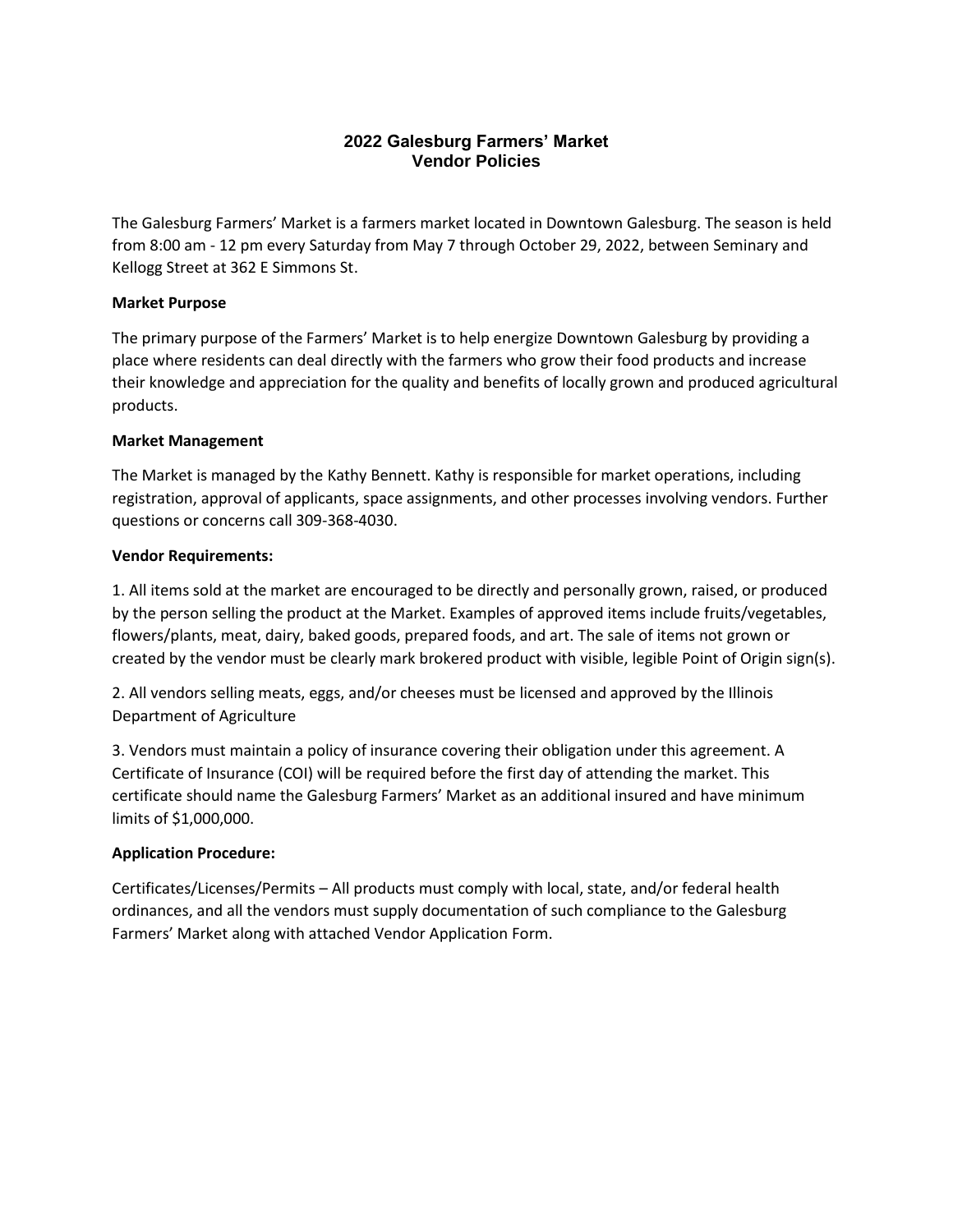| <b>Galesburg Farmers' Market</b><br><b>Vendor Application Form</b>            |
|-------------------------------------------------------------------------------|
| <b>Business Name:</b>                                                         |
|                                                                               |
| <b>Contact Names:</b>                                                         |
| Address:                                                                      |
|                                                                               |
|                                                                               |
| Home Phone:                                                                   |
| Cell:                                                                         |
| <b>Business Phone:</b>                                                        |
| Email:                                                                        |
|                                                                               |
| What are you selling?                                                         |
|                                                                               |
|                                                                               |
|                                                                               |
|                                                                               |
| Weekly Fee: \$20.00 - Date attending:                                         |
| Make Check or Money order payable to Galesburg Farmers' Market, Kathy Bennett |
| 1512 Knox Road 900 N, Gilson, IL 61436                                        |
| Signature:                                                                    |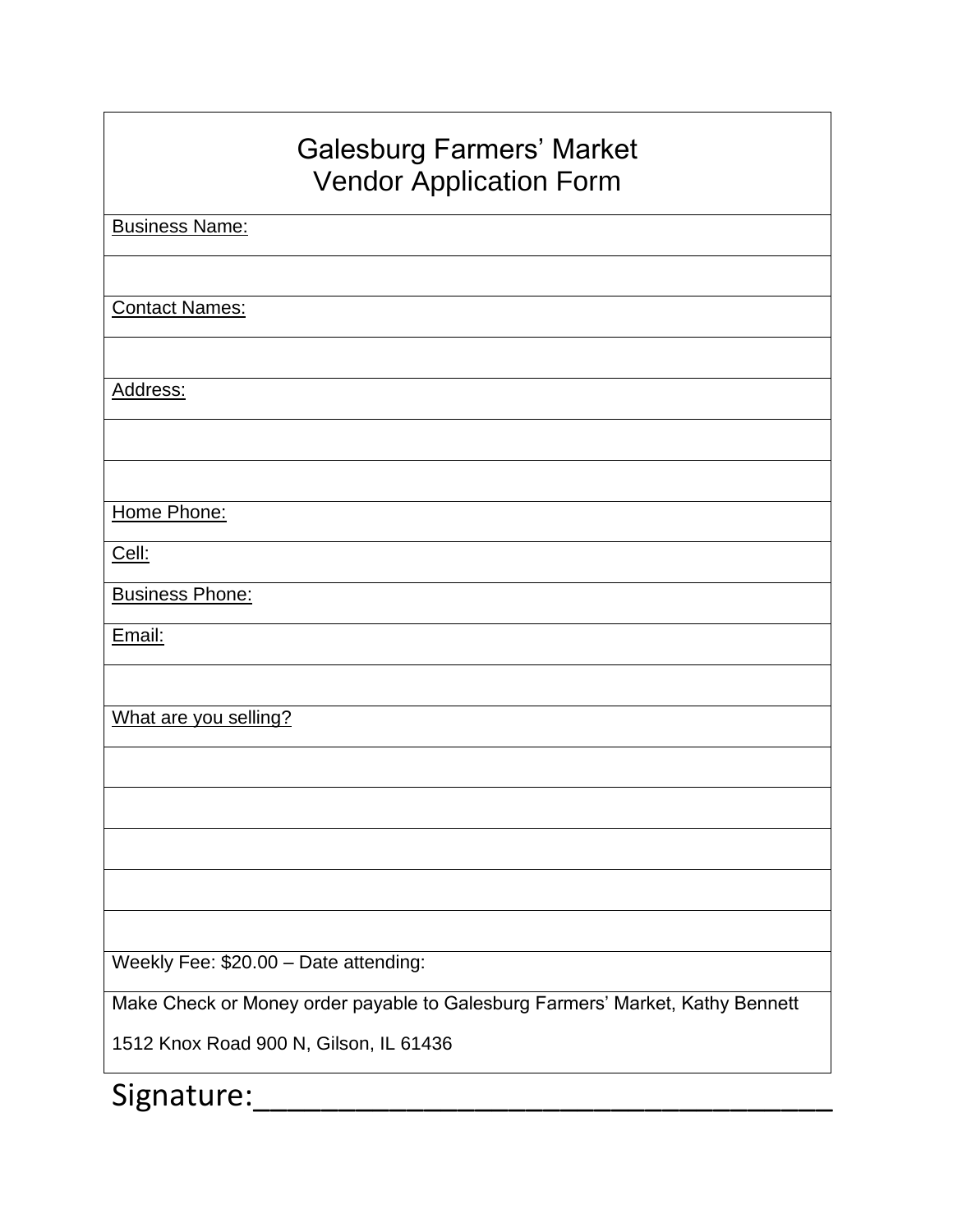#### **Market policies:**

• Restrictions on Driving through the Market – Due to safety concerns, no vehicles may be driven through the Market between 8:00 am and 12:00 pm. If a vendor needs to leave early a space at the end of the street must be requested in advance.

• Booth Space – A standard stall consists of one vehicle parking parallel then setting your booth parallel to your vehicle within the market space. Space will be assigned at the beginning of the season and an effort will be made to assign the same spaces throughout the season. However, the market is unable to guarantee that space assignments will remain the same every week.

▪ Vendors with frequent attendance issues, including late arrival, failure to notify of an absence prior to 48 hours in advance, and any other applicable attendance issues will, be assigned a new booth space.

• All set up items (tents, chairs, tables, drop cords, display boards, etc.) are the responsibility of the vendor. All tents are required to have weights

**Clean up** – Vendors are responsible for cleaning all trash and waste within and around their allotted space before leaving the Market each week. Tear-down must be completed and the parking lot cleared for re-opening by 12:30 pm.

**Vendor Parking** – Adequate, convenient parking continues to be a concern for our customers. Consequently, vendors parking vehicles outside the market should not park on the streets surrounding the market. Instead, vendors and their employees must park in one of the city parking lots.

**Legal Compliance** – Vendors are expected to familiarize themselves with local and state laws and mitigations related to their business and are responsible for the compliance, including but not limited to laws and mitigations related to health regulations, weights and measures (Illinois Department of Agriculture), sales taxes and insurance. Government officials may visit the market to assure compliance with their agency's regulations.

**Required Signage** – The State of Illinois requires that all vendors must display signage with their business name and farm location/product origin. Signs identifying the name and location of the vendor's business must be posted before sales begin and near the check-out area. The sign must be at least 11"x17", which is also a requirement for farmers under the Food Safety Modernization Act. Signs, boards, tags, or labels listing prices of all products for sale must be posted before the beginning of sales.

**Sales Practices** – No crying out, "hawking," or other aggressive sales techniques are allowed. Galesburg Farmers' Market will make the final determination as to whether a particular sales practice falls within this provision. Vendors must agree to follow the direction of Market regarding these practices. Circulating the market to hand out free items and/or sell items is also prohibited.

**Code of Conduct** – Vendor behavior, personal appearance, and maintenance of their sales area should reflect positively on the Market's overall appearance, quality, and reputation. To support this obligation, vendors are expected to:

- Maintain safe, clean conditions in and around the sales area
- Maintain a professional and tidy personal appearance